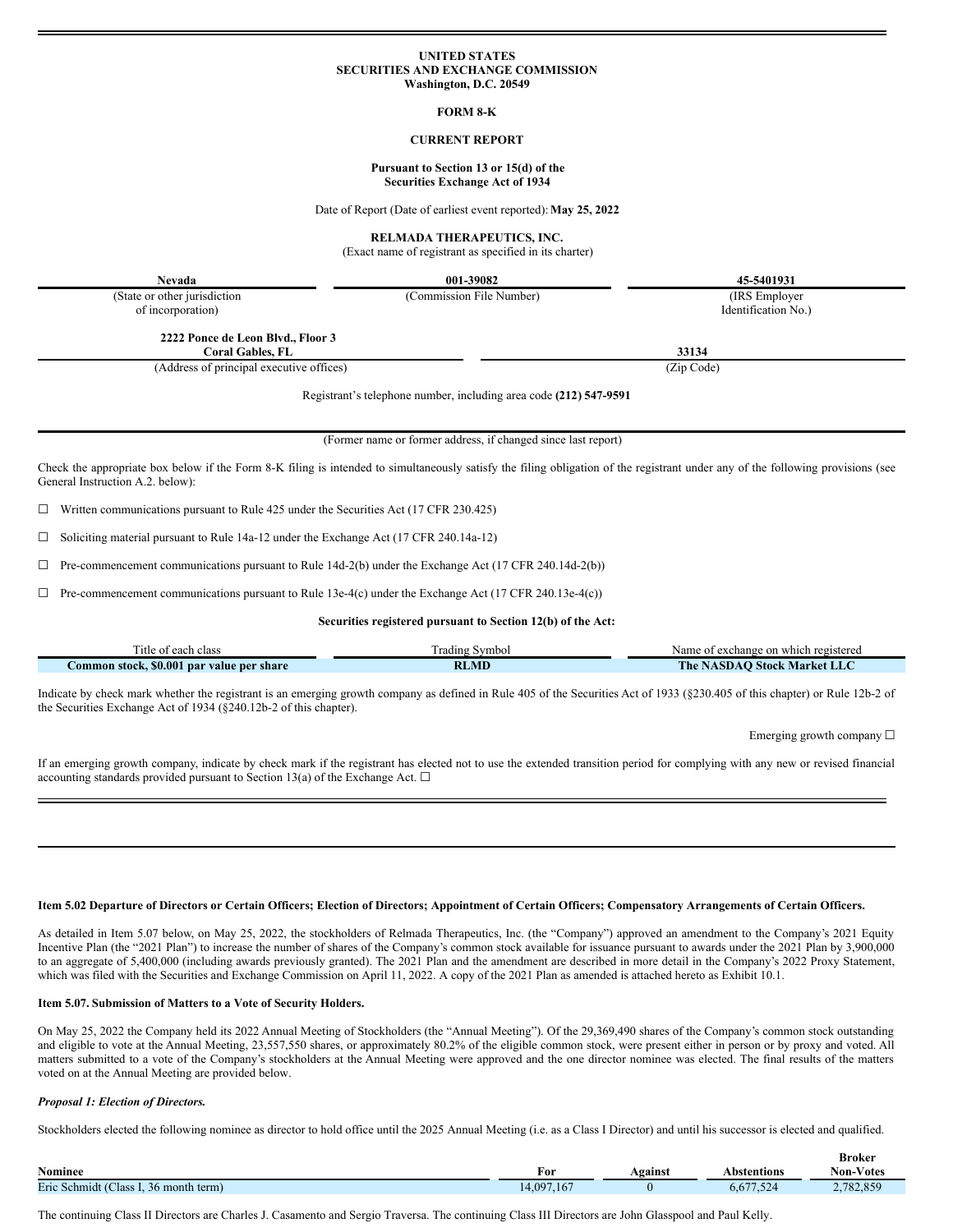# *Proposal 2: Ratification of Appointment of Independent Auditors.*

Stockholders approved the ratification of the appointment of Marcum LLP as the Company's independent registered public accounting firm for the fiscal year ending December 31, 2022.

| For                                      | Against | Abstentions | Non-Votes<br>Broker |
|------------------------------------------|---------|-------------|---------------------|
| 22.033.15<br>$\mathcal{L}$<br>22. JJJ.IU | 356,639 | 267,757     |                     |

### *Proposal 3: Approval of an amendment to the 2021 Equity Incentive Plan.*

Stockholders approved the amendment to the Company's 2021 Equity Incentive Plan described in Item 5.02 above.

| FOI                                                     | Against                                                     | Abstentions | Broker<br>Non-<br>Votes.  |
|---------------------------------------------------------|-------------------------------------------------------------|-------------|---------------------------|
| $^{\Omega}$<br>$\Lambda$ <sup><math>\Omega</math></sup> | 0 <sup>2</sup><br>$\overline{11}$<br>3.04<br>. . <i>. .</i> | $^{\prime}$ | 859<br>700<br>$\sim$<br>. |

# *Proposal 4: Approval of an Amendment to the Articles of Incorporation.*

Stockholders approved an amendment to the Company's Articles of Incorporation to increase the number of authorized shares of the Company's common stock from 50,000,000 shares to 150,000,000 Shares.

| For        | Against   | <b>Abstentions</b> | <b>Broker Non-Votes</b> |
|------------|-----------|--------------------|-------------------------|
| 14,921,614 | 8,245,591 | 390,345            | v                       |
|            |           |                    |                         |
|            |           |                    |                         |
|            |           |                    |                         |

### **Item 9.01 Financial Statements and Exhibits.**

(d) Exhibits.

| Exhibit No. | <b>Description</b>                                                          |
|-------------|-----------------------------------------------------------------------------|
|             |                                                                             |
| 10.1        | Relmada Therapeutics, Inc. 2021 Equity Incentive Plan, as amended.          |
| 104         | Cover Page Interactive Data File (embedded within the Inline XBRL document) |

2

# **SIGNATURES**

Pursuant to the requirements of the Securities Exchange Act of 1934, the registrant has duly caused this report to be signed on its behalf by the undersigned hereunto duly authorized.

# Dated: June 1, 2022 **RELMADA THERAPEUTICS, INC.**

By: */s/ Sergio Traversa*

Name: Sergio Traversa Title: Chief Executive Officer

3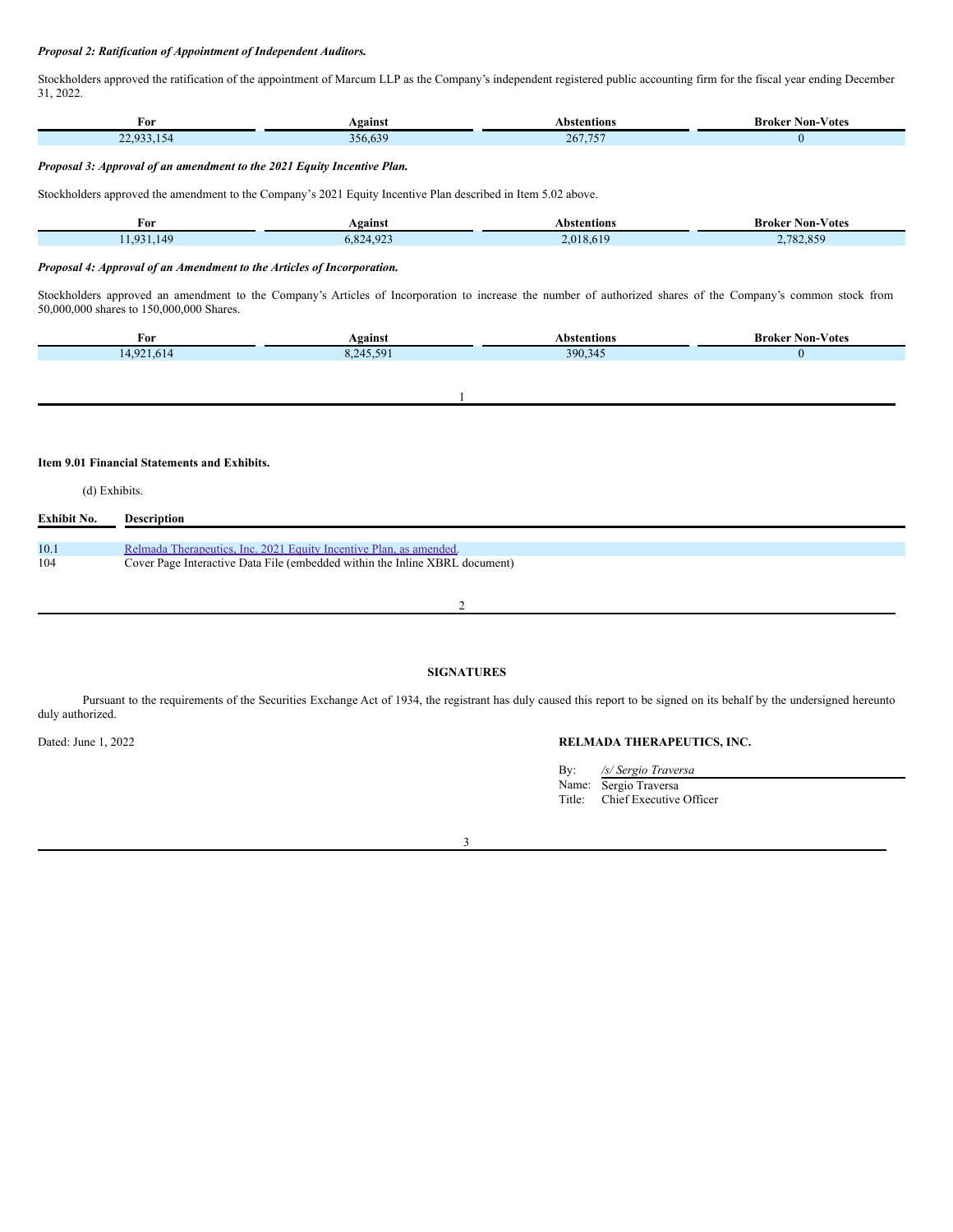### **Relmada Therapeutics, Inc.**

## **2021 EQUITY INCENTIVE PLAN (AS AMENDED)**

*As adopted by the Board of Directors of Relmada Therapeutics, Inc., on March 19, 2021.*

*As approved by the shareholders of Relmada Therapeutics, Inc., on May 20, 2021.*

*As amended by the Board of Directors of Relmada Therapeutics, Inc., March 18, 2022.*

*As approved by the shareholders of Relmada Therapeutics, Inc., on May 25, 2022*

#### 1. Purpose; Eligibility.

1.1 General Purpose. The name of this plan is the Relmada Therapeutics, Inc. 2021 Equity Incentive Plan (the "**Plan**"). The purposes of the Plan are to (a) enable Relmada Therapeutics, Inc., a Nevada corporation (the "**Company**"), and any Affiliate to attract and retain the types of Employees, Consultants and Directors who will contribute to the Company's long range success; (b) provide incentives that align the interests of Employees, Consultants and Directors with those of the shareholders of the Company; and (c) promote the success of the Company's business.

1.2 Eligible Award Recipients. The persons eligible to receive Awards are the Employees, Consultants and Directors of the Company and its Affiliates and such other individuals designated by the Committee who are reasonably expected to become Employees, Consultants and Directors after the receipt of Awards.

1.3 Available Awards. Awards that may be granted under the Plan include: (a) Incentive Stock Options, (b) Non-qualified Stock Options, (c) Stock Appreciation Rights, (d) Restricted Awards, (e) Performance Share Awards, (f) Cash Awards, and (g) Other Equity-Based Awards.

#### 2. Definitions.

"**Affiliate**" means a corporation or other entity that, directly or through one or more intermediaries, controls, is controlled by or is under common control with, the Company.

"**Applicable Laws**" means the requirements related to or implicated by the administration of the Plan under applicable state corporate law, United States federal and state securities laws, the Code, any stock exchange or quotation system on which the shares of Common Stock are listed or quoted, and the applicable laws of any foreign country or jurisdiction where Awards are granted under the Plan.

"**Award**" means any right granted under the Plan, including an Incentive Stock Option, a Non-qualified Stock Option, a Stock Appreciation Right, a Restricted Award, a Performance Share Award, a Cash Award, or an Other Equity-Based Award.

"**Award Agreement**" means a written agreement, contract, certificate or other instrument or document evidencing the terms and conditions of an individual Award granted under the Plan which may, in the discretion of the Company, be transmitted electronically to any Participant. Each Award Agreement shall be subject to the terms and conditions of the Plan.

#### RELMADA THERAPEUTICS, INC. - 2021 EQUITY INCENTIVE PLAN (AS AMENDED)

"**Beneficial Owner**" has the meaning assigned to such term in Rule 13d-3 and Rule 13d-5 under the Exchange Act, except that in calculating the beneficial ownership of any particular Person, such Person shall be deemed to have beneficial ownership of all securities that such Person has the right to acquire by conversion or exercise of other securities, whether such right is currently exercisable or is exercisable only after the passage of time. The terms "Beneficially Owns" and "Beneficially Owned" have a corresponding meaning.

"**Board**" means the Board of Directors of the Company, as constituted at any time.

"**Cash Award**" means an Award denominated in cash that is granted under Section 10 of the Plan.

"**Cause**" means:

With respect to any Employee or Consultant, unless the applicable Award Agreement states otherwise:

(a) If the Employee or Consultant is a party to an employment or service agreement with the Company or its Affiliates and such agreement provides for a definition of Cause, the definition contained therein; or

(b) If no such agreement exists, or if such agreement does not define Cause: (i) the commission of, or plea of guilty or no contest to, a felony or a crime involving moral turpitude or the commission of any other act involving willful malfeasance or material fiduciary breach with respect to the Company or an Affiliate; (ii) conduct that brings or is reasonably likely to bring the Company or an Affiliate negative publicity or into public disgrace, embarrassment, or disrepute; (iii) gross negligence or willful misconduct with respect to the Company or an Affiliate; (iv) material violation of state or federal securities laws; or (v) material violation of the Company's written policies or codes of conduct, including written policies related to discrimination, harassment, performance of illegal or unethical activities, and ethical misconduct.

With respect to any Director, unless the applicable Award Agreement states otherwise, a determination by a majority of the disinterested Board members that the Director has engaged in any of the following:

(a) malfeasance in office;

(b) gross misconduct or neglect;

(c) false or fraudulent misrepresentation inducing the director's appointment;

(d) willful conversion of corporate funds; or

(e) repeated failure to participate in Board meetings on a regular basis despite having received proper notice of the meetings in advance.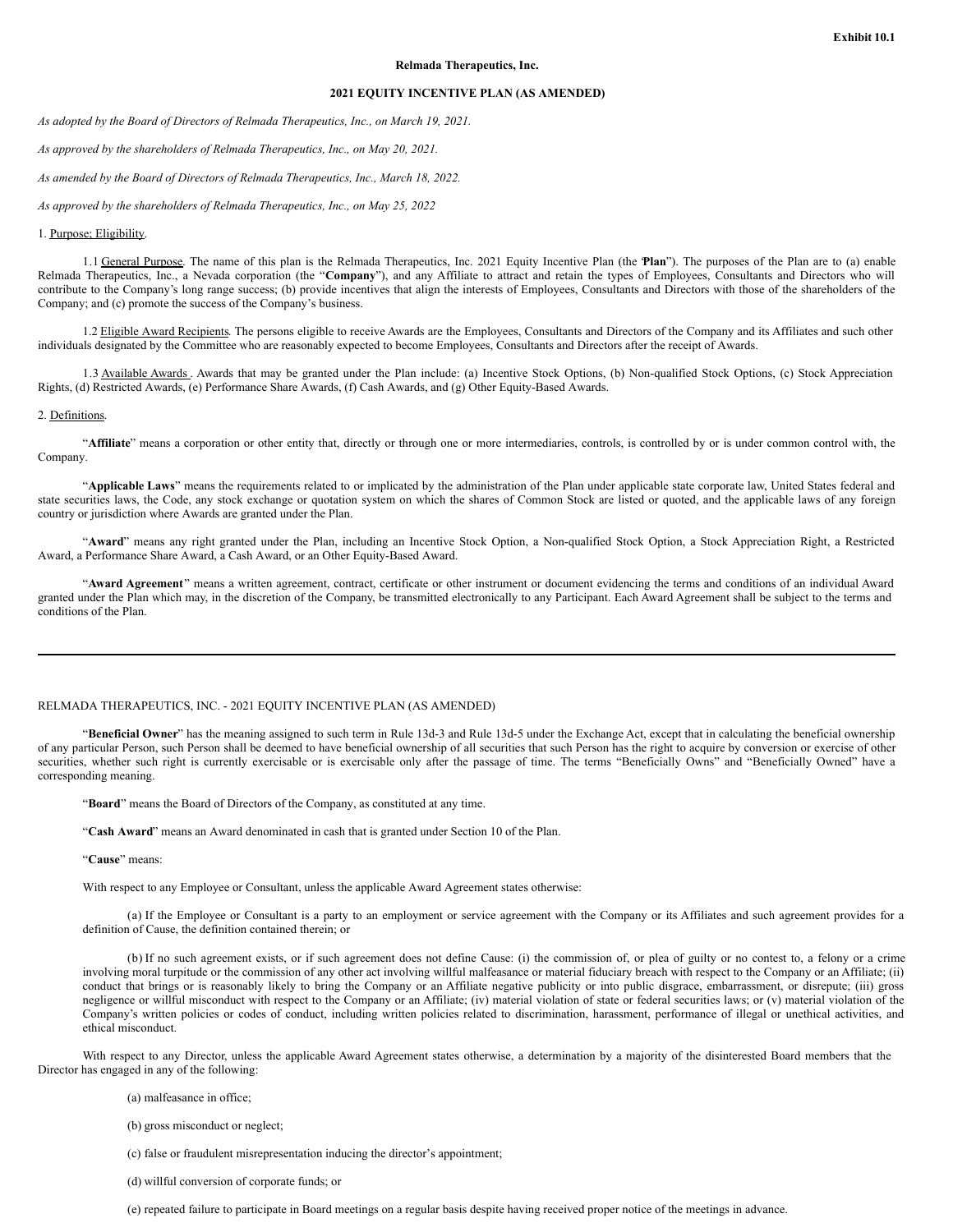# RELMADA THERAPEUTICS, INC. - 2021 EQUITY INCENTIVE PLAN (AS AMENDED)

#### "**Change in Control**" means:

(a) if the Award is not subject to Section 409A of the Code:

(i) The direct or indirect sale, transfer, conveyance or other disposition (other than by way of merger or consolidation), in one or a series of related transactions, of all or substantially all of the properties or assets of the Company and its subsidiaries, taken as a whole, to any Person that is not a subsidiary of the Company;

- (ii) The Incumbent Directors cease for any reason to constitute at least a majority of the Board;
- (iii) The date which is 10 business days prior to the consummation of a complete liquidation or dissolution of the Company;

(iv) The acquisition by any Person of Beneficial Ownership of more than 50% (on a fully diluted basis) of either (i) the then outstanding shares of Common Stock of the Company, taking into account as outstanding for this purpose such Common Stock issuable upon the exercise of options or warrants, the conversion of convertible stock or debt, and the exercise of any similar right to acquire such Common Stock (the "**Outstanding Company Common Stock**") or (ii) the combined voting power of the then outstanding voting securities of the Company entitled to vote generally in the election of directors (the "**Outstanding Company Voting Securities**"); *provided, however*, that for purposes of this Plan, the following acquisitions shall not constitute a Change in Control: (A) any acquisition by the Company or any Affiliate, (B) any acquisition by any employee benefit plan sponsored or maintained by the Company or any subsidiary, (C) any acquisition which complies with clauses, (i), (ii) and (iii) of subsection (e) of this definition or (D) in respect of an Award held by a particular Participant, any acquisition by the Participant or any group of persons including the Participant (or any entity controlled by the Participant or any group of persons including the Participant); or

(v) The consummation of a reorganization, merger, consolidation, statutory share exchange or similar form of corporate transaction involving the Company that requires the approval of the Company's shareholders, whether for such transaction or the issuance of securities in the transaction (a "**Business Combination**"), unless immediately following such Business Combination: (i) more than 50% of the total voting power of (A) the entity resulting from such Business Combination (the "**Surviving Company**"), or (B) if applicable, the ultimate parent entity that directly or indirectly has beneficial ownership of sufficient voting securities eligible to elect a majority of the members of the board of directors (or the analogous governing body) of the Surviving Company (the "**Parent Company**"), is represented by the Outstanding Company Voting Securities that were outstanding immediately prior to such Business Combination (or, if applicable, is represented by shares into which the Outstanding Company Voting Securities were converted pursuant to such Business Combination), and such voting power among the holders thereof is in substantially the same proportion as the voting power of the Outstanding Company Voting Securities among the holders thereof immediately prior to the Business Combination; (ii) no Person (other than any employee benefit plan sponsored or maintained by the Surviving Company or the Parent Company) is or becomes the Beneficial Owner, directly or indirectly, of 50% or more of the total voting power of the outstanding voting securities eligible to elect members of the board of directors of the Parent Company (or the analogous governing body) (or, if there is no Parent Company, the Surviving Company); and (iii) at least a majority of the members of the board of directors (or the analogous governing body) of the Parent Company (or, if there is no Parent Company, the Surviving Company) following the consummation of the Business Combination were Board members at the time of the Board's approval of the execution of the initial agreement providing for such Business Combination; or

3

#### RELMADA THERAPEUTICS, INC. - 2021 EQUITY INCENTIVE PLAN (AS AMENDED)

(b) if the Award is subject to Section 409A of the Code:

(i) One Person (or more than one Person acting as a group) acquires ownership of stock of the Company that, together with the stock held by such person or group, constitutes more than 50% of the total fair market value or total voting power of the stock of the Company; *provided, that*, a Change in Control shall not occur if any Person (or more than one Person acting as a group) owns more than 50% of the total fair market value or total voting power of the Company's stock and acquires additional stock;

(ii) One person (or more than one person acting as a group) acquires (or has acquired during the twelve-month period ending on the date of the most recent acquisition) ownership of the Company's stock possessing 30% or more of the total voting power of the stock of such corporation;

(iii) A majority of the members of the Board are replaced during any twelve-month period by directors whose appointment or election is not endorsed by a majority of the Board before the date of appointment or election; or

(iv) One person (or more than one person acting as a group), acquires (or has acquired during the twelve-month period ending on the date of the most recent acquisition) assets from the Company that have a total gross fair market value equal to or more than 40% of the total gross fair market value of all of the assets of the Company immediately before such acquisition(s).

"**Code**" means the Internal Revenue Code of 1986, as it may be amended from time to time. Any reference to a section of the Code shall be deemed to include a reference to any regulations promulgated thereunder.

"**Committee**" means a committee of one or more members of the Board appointed by the Board to administer the Plan in accordance with Section 3.3 and Section 3.4.

"**Common Stock**" means the common stock, \$0.001 par value per share, of the Company, or such other securities of the Company as may be designated by the Committee from time to time in substitution thereof.

"**Consultant**" means any individual or entity which performs bona fide services to the Company or an Affiliate, other than as an Employee or Director.

"**Continuous Service**" means that the Participant's service with the Company or an Affiliate, whether as an Employee, Consultant or Director, is not interrupted or terminated. The Participant's Continuous Service shall not be deemed to have terminated merely because of a change in the capacity in which the Participant renders service to the Company or an Affiliate as an Employee, Consultant or Director or a change in the entity for which the Participant renders such service, *provided that* there is no interruption or termination of the Participant's Continuous Service; *provided further that* if any Award is subject to Section 409A of the Code, this sentence shall only be given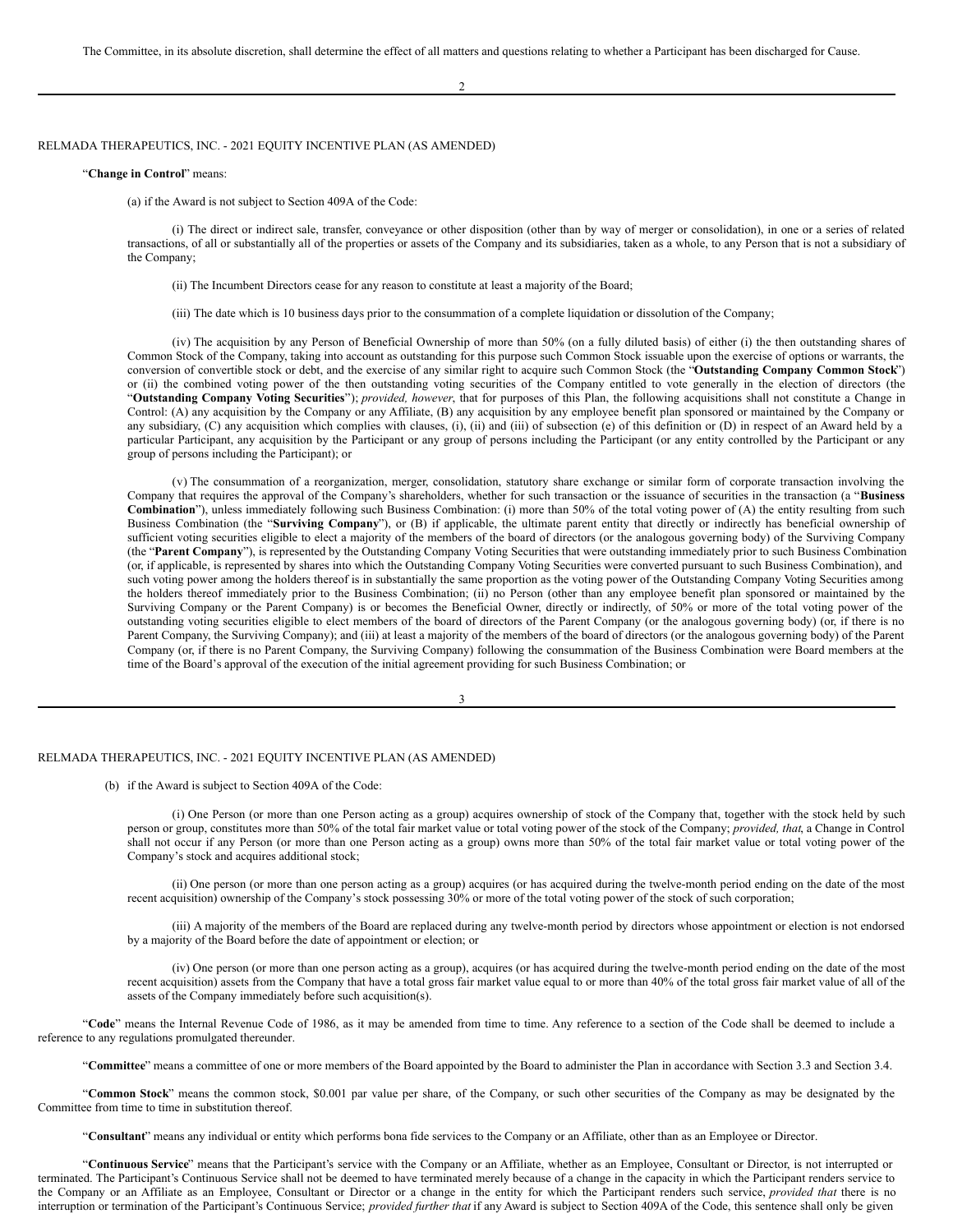effect to the extent consistent with Section 409A of the Code. For example, a change in status from an Employee of the Company to a Director of an Affiliate will not constitute an interruption of Continuous Service. The Committee or its delegate, in its sole discretion, may determine whether Continuous Service shall be considered interrupted in the case of any leave of absence approved by that party, including sick leave, military leave or any other personal or family leave of absence. The Committee or its delegate, in its sole discretion, may determine whether a Company transaction, such as a sale or spin-off of a division or subsidiary that employs a Participant, shall be deemed to result in a termination of Continuous Service for purposes of affected Awards, and such decision shall be final, conclusive and binding.

 $\Delta$ 

### RELMADA THERAPEUTICS, INC. - 2021 EQUITY INCENTIVE PLAN (AS AMENDED)

"**Deferred Stock Units (DSUs)**" has the meaning set forth in Section 8.1(b) hereof.

#### "**Director**" means a member of the Board.

"**Disability**" means, unless the applicable Award Agreement says otherwise, that the Participant is unable to engage in any substantial gainful activity by reason of any medically determinable physical or mental impairment; *provided, however,* for purposes of determining the term of an Incentive Stock Option pursuant to Section 6.10 hereof, the term Disability shall have the meaning ascribed to it under Section 22(e)(3) of the Code. The determination of whether an individual has a Disability shall be determined under procedures established by the Committee. Except in situations where the Committee is determining Disability for purposes of the term of an Incentive Stock Option pursuant to Section 6.10 hereof within the meaning of Section 22(e)(3) of the Code, the Committee may rely on any determination that a Participant is disabled for purposes of benefits under any long-term disability plan maintained by the Company or any Affiliate in which a Participant participates.

### "**Disqualifying Disposition**" has the meaning set forth in Section 17.12.

"**Effective Date**" shall mean the date as of which this Plan is adopted by the Board.

"**Employee**" means any person, including an Officer or Director, employed by the Company or an Affiliate; *provided, that,* for purposes of determining eligibility to receive Incentive Stock Options, an Employee shall mean an employee of the Company or a parent or subsidiary corporation within the meaning of Section 424 of the Code. Mere service as a Director or payment of a director's fee by the Company or an Affiliate shall not be sufficient to constitute "employment" by the Company or an Affiliate.

"**Exchange Act**" means the Securities Exchange Act of 1934, as amended.

"**Fair Market Value**" means, as of any date, the value of the Common Stock as determined below. If the Common Stock is listed on any established stock exchange or a national market system, including without limitation, the New York Stock Exchange or the Nasdaq Stock Market, the Fair Market Value shall be the closing price of a share of Common Stock (or if no sales were reported the closing price on the date immediately preceding such date) as quoted on such exchange or system on the day of determination, as reported in the *Wall Street Journal*. In the absence of an established market for the Common Stock, the Fair Market Value shall be determined in good faith by the Committee and such determination shall be conclusive and binding on all persons.

"**Fiscal Year**" means the Company's fiscal year.

"**Free Standing Rights**" has the meaning set forth in Section 7.

"**Good Reason**" means, unless the applicable Award Agreement states otherwise:

5

#### RELMADA THERAPEUTICS, INC. - 2021 EQUITY INCENTIVE PLAN (AS AMENDED)

(a) If an Employee or Consultant is a party to an employment or service agreement with the Company or its Affiliates and such agreement provides for a definition of Good Reason, the definition contained therein; or

(b) If no such agreement exists or if such agreement does not define Good Reason, the occurrence of one or more of the following without the Participant's express written consent, which circumstances are not remedied by the Company within thirty (30) days of its receipt of a written notice from the Participant describing the applicable circumstances (which notice must be provided by the Participant within ninety (90) days of the Participant's knowledge of the applicable circumstances):

(i) any material, adverse change in the Participant's duties, responsibilities, authority, title, status or reporting structure;

(ii) a material reduction in the Participant's base salary or bonus opportunity; or

(iii) a geographical relocation of the Participant's principal office location by more than fifty (50) miles.

"**Grant Date**" means the date on which the Committee adopts a resolution, or takes other appropriate action, expressly granting an Award to a Participant that specifies the key terms and conditions of the Award or, if a later date is set forth in such resolution, then such date as is set forth in such resolution.

"**Incentive Stock Option**" means an Option that is designated by the Committee as an incentive stock option within the meaning of Section 422 of the Code and that meets the requirements set out in the Plan.

"**Incumbent Directors**" means individuals who, on the Effective Date, constitute the Board, *provided that* any individual becoming a Director subsequent to the Effective Date whose election or nomination for election to the Board was approved by a vote of at least two-thirds of the Incumbent Directors then on the Board (either by a specific vote or by approval of the proxy statement of the Company in which such person is named as a nominee for Director without objection to such nomination) shall be an Incumbent Director. No individual initially elected or nominated as a director of the Company as a result of an actual or threatened election contest with respect to Directors or as a result of any other actual or threatened solicitation of proxies by or on behalf of any person other than the Board shall be an Incumbent Director.

"**Non-Employee Director**" means a Director who is a "non-employee director" within the meaning of Rule 16b-3.

"**Non-qualified Stock Option**" means an Option that by its terms does not qualify or is not intended to qualify as an Incentive Stock Option.

"**Officer**" means a person who is an officer of the Company within the meaning of Section 16 of the Exchange Act and the rules and regulations promulgated thereunder.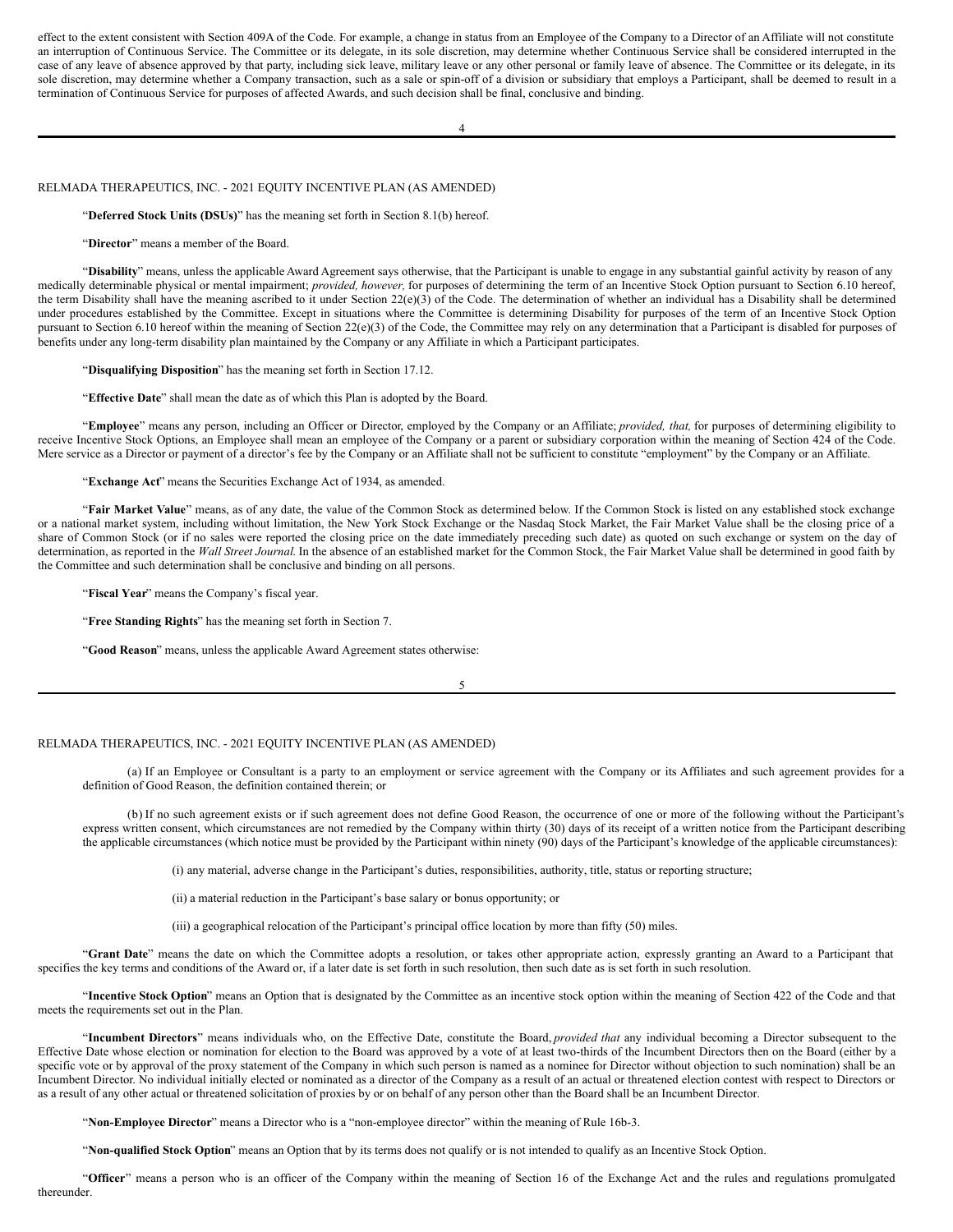#### RELMADA THERAPEUTICS, INC. - 2021 EQUITY INCENTIVE PLAN (AS AMENDED)

"**Optionholder**" means a person to whom an Option is granted pursuant to the Plan or, if applicable, such other person who holds an outstanding Option.

"**Option Exercise Price**" means the price at which a share of Common Stock may be purchased upon the exercise of an Option.

**"Other Equity-Based Award"** means an Award that is not an Option, Stock Appreciation Right, Restricted Stock, Restricted Stock Unit, or Performance Share Award that is granted under Section 10 and is payable by delivery of Common Stock and/or which is measured by reference to the value of Common Stock.

"**Participant**" means an eligible person to whom an Award is granted pursuant to the Plan or, if applicable, such other person who holds an outstanding Award.

"**Performance Goals**" means, for a Performance Period, the one or more goals established by the Committee for the Performance Period based upon business criteria or other performance measures determined by the Committee in its discretion.

"**Performance Period**" means the one or more periods of time, as the Committee may select, over which the attainment of one or more Performance Goals will be measured for the purpose of determining a Participant's right to and the payment of a Performance Share Award or a Cash Award.

"**Performance Share Award**" means any Award granted pursuant to Section 9 hereof.

"**Performance Share**" means the grant of a right to receive a number of actual shares of Common Stock or share units based upon the performance of the Company during a Performance Period, as determined by the Committee.

### "**Permitted Transferee**" means:

(a) a member of the Optionholder's immediate family (child, stepchild, grandchild, parent, stepparent, grandparent, spouse, former spouse, sibling, niece, nephew, mother-in-law, father-in-law, son-in-law, daughter-in-law, brother-in-law, or sister-in-law, including adoptive relationships), any person sharing the Optionholder's household (other than a tenant or employee), a trust in which these persons have more than 50% of the beneficial interest, a foundation in which these persons (or the Optionholder) control the management of assets, and any other entity in which these persons (or the Optionholder) own more than 50% of the voting interests; and

(b) such other transferees as may be permitted by the Committee in its sole discretion.

**"Person"** means a person as defined in Section 13(d)(3) of the Exchange Act.

"**Plan**" means this Relmada Therapeutics, Inc. 2021 Equity Incentive Plan, as amended and/or amended and restated from time to time.

"**Related Rights**" has the meaning set forth in Section 7.

"**Restricted Award**" means any Award granted pursuant to Section 8.

"**Restricted Period**" has the meaning set forth in Section 8.

7

# RELMADA THERAPEUTICS, INC. - 2021 EQUITY INCENTIVE PLAN (AS AMENDED)

"**Rule 16b-3**" means Rule 16b-3 promulgated under the Exchange Act or any successor to Rule 16b-3, as in effect from time to time.

"**Securities Act**" means the Securities Act of 1933, as amended.

"**Stock Appreciation Right**" means the right pursuant to an Award granted under Section 7 to receive, upon exercise, an amount payable in cash or shares equal to the number of shares subject to the Stock Appreciation Right that is being exercised multiplied by the excess of (a) the Fair Market Value of a share of Common Stock on the date the Award is exercised, over (b) the exercise price specified in the Stock Appreciation Right Award Agreement.

**"Substitute Award"** has the meaning set forth in Section 4.5.

"**Ten Percent Shareholder** " means a person who owns (or is deemed to own pursuant to Section 424(d) of the Code) stock possessing more than 10% of the total combined voting power of all classes of stock of the Company or of any of its Affiliates.

**"Total Share Reserve**" has the meaning set forth in Section 4.1.

# 3. Administration.

3.1 Authority of Committee. The Plan shall be administered by the Committee or, in the Board's sole discretion, by the Board. Subject to the terms of the Plan, the Committee's charter and Applicable Laws, and in addition to other express powers and authorization conferred by the Plan, the Committee shall have the authority:

(a) to construe and interpret the Plan and apply its provisions;

(b) to promulgate, amend, and rescind rules and regulations relating to the administration of the Plan;

(c) to authorize any person to execute, on behalf of the Company, any instrument required to carry out the purposes of the Plan;

(d) to delegate its authority to one or more Officers of the Company with respect to Awards that do not involve "insiders" within the meaning of Section 16 of the Exchange Act;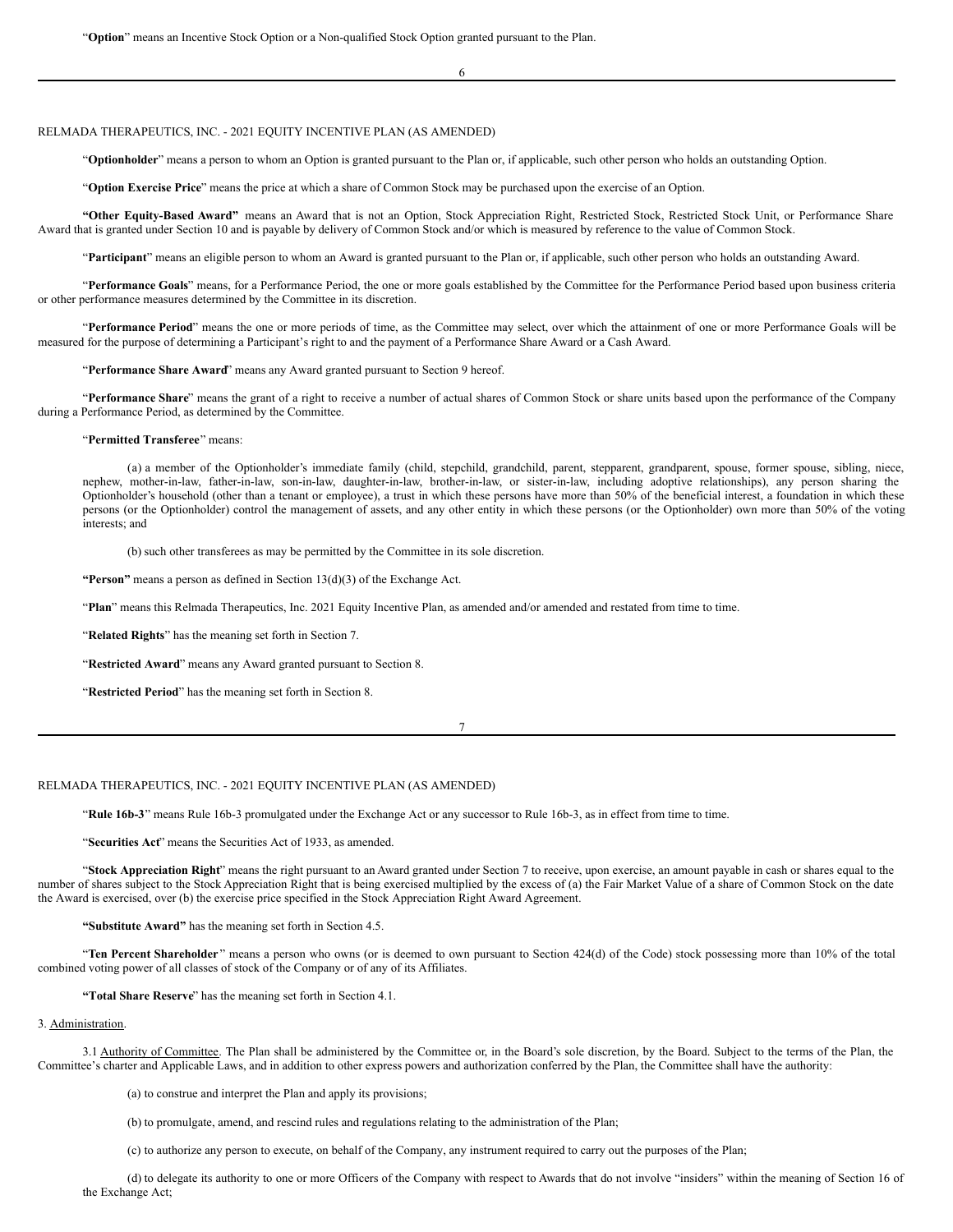(e) to determine when Awards are to be granted under the Plan and the applicable Grant Date;

(f) from time to time to select, subject to the limitations set forth in this Plan, those eligible Award recipients to whom Awards shall be granted;

(g) to determine the number of shares of Common Stock to be made subject to each Award;

(h) to determine whether each Option is to be an Incentive Stock Option or a Non-qualified Stock Option;

8

# RELMADA THERAPEUTICS, INC. - 2021 EQUITY INCENTIVE PLAN (AS AMENDED)

(i) to prescribe the terms and conditions of each Award, including, without limitation, the exercise price and medium of payment and vesting provisions, and to specify the provisions of the Award Agreement relating to such grant;

(j) to determine the target number of Performance Shares to be granted pursuant to a Performance Share Award, the performance measures that will be used to establish the Performance Goals, the Performance Period(s) and the number of Performance Shares earned by a Participant;

(k) to amend any outstanding Awards, including for the purpose of modifying the time or manner of vesting, or the term of any outstanding Award; *provided, however*, that if any such amendment impairs a Participant's rights or increases a Participant's obligations under his or her Award or creates or increases a Participant's federal income tax liability with respect to an Award, such amendment shall also be subject to the Participant's consent;

(l) to determine the duration and purpose of leaves of absences which may be granted to a Participant without constituting termination of their employment for purposes of the Plan, which periods shall be no shorter than the periods generally applicable to Employees under the Company's employment policies;

(m) to make decisions with respect to outstanding Awards that may become necessary upon a change in corporate control or an event that triggers anti-dilution adjustments;

(n) to interpret, administer, reconcile any inconsistency in, correct any defect in and/or supply any omission in the Plan and any instrument or agreement relating to, or Award granted under, the Plan; and

(o) to exercise discretion to make any and all other determinations which it determines to be necessary or advisable for the administration of the Plan.

Except in connection with a corporate transaction involving the Company (including, without limitation, any stock dividend, stock split, extraordinary cash dividend, recapitalization, reorganization, merger, consolidation, split-up, spin-off, combination, or exchange of shares), the terms of outstanding Awards may not be amended to reduce the exercise price of outstanding Options or Stock Appreciation Rights or cancel outstanding Options or Stock Appreciation Rights in exchange for cash, other Awards or Options or Stock Appreciation Rights with an exercise price that is less than the exercise price of the original Options or Stock Appreciation Rights without stockholder approval.

3.2 Committee Decisions Final. All decisions made by the Committee pursuant to the provisions of the Plan shall be final and binding on the Company and the Participants, unless such decisions are determined by a court having jurisdiction to be arbitrary and capricious.

3.3 Delegation. The Committee or, if no Committee has been appointed, the Board may delegate administration of the Plan to a committee or committees of one or more members of the Board, and the term "**Committee**" shall apply to any person or persons to whom such authority has been delegated. The Committee shall have the power to delegate to a subcommittee any of the administrative powers the Committee is authorized to exercise (and references in this Plan to the Board or the Committee shall thereafter be to the committee or subcommittee), subject, however, to such resolutions, not inconsistent with the provisions of the Plan, as may be adopted from time to time by the Board. The Board may abolish the Committee at any time and revest in the Board the administration of the Plan. The members of the Committee shall be appointed by and serve at the pleasure of the Board. From time to time, the Board may increase or decrease the size of the Committee, add additional members to, remove members (with or without cause) from, appoint new members in substitution therefor, and fill vacancies, however caused, in the Committee. The Committee shall act pursuant to a vote of the majority of its members or, in the case of a Committee comprised of only two members, the unanimous consent of its members, whether present or not, or by the written consent of the majority of its members and minutes shall be kept of all of its meetings and copies thereof shall be provided to the Board. Subject to the limitations prescribed by the Plan and the Board, the Committee may establish and follow such rules and regulations for the conduct of its business as it may determine to be advisable.

9

# RELMADA THERAPEUTICS, INC. - 2021 EQUITY INCENTIVE PLAN (AS AMENDED)

3.4 Committee Composition. Except as otherwise determined by the Board, the Committee shall consist solely of two or more Non-Employee Directors. The Board shall have discretion to determine whether or not it intends to comply with the exemption requirements of Rule 16b-3. However, if the Board intends to satisfy such exemption requirements, with respect to any insider subject to Section 16 of the Exchange Act, the Committee shall be a compensation committee of the Board that at all times consists solely of two or more Non-Employee Directors. Within the scope of such authority, the Board or the Committee may delegate to a committee of one or more members of the Board who are not Non-Employee Directors the authority to grant Awards to eligible persons who are not then subject to Section 16 of the Exchange Act. Nothing herein shall create an inference that an Award is not validly granted under the Plan in the event Awards are granted under the Plan by a compensation committee of the Board that does not at all times consist solely of two or more Non-Employee Directors.

3.5 Indemnification. In addition to such other rights of indemnification as they may have as Directors or members of the Committee, and to the extent allowed by Applicable Laws, the Committee shall be indemnified by the Company against the reasonable expenses, including attorney's fees, actually incurred in connection with any action, suit or proceeding or in connection with any appeal therein, to which the Committee may be party by reason of any action taken or failure to act under or in connection with the Plan or any Award granted under the Plan, and against all amounts paid by the Committee in settlement thereof ( *provided, however*, that the settlement has been approved by the Company, which approval shall not be unreasonably withheld) or paid by the Committee in satisfaction of a judgment in any such action, suit or proceeding, except in relation to matters as to which it shall be adjudged in such action, suit or proceeding that such Committee did not act in good faith and in a manner which such person reasonably believed to be in the best interests of the Company, or in the case of a criminal proceeding, had no reason to believe that the conduct complained of was unlawful; *provided, however*, that within 60 days after the institution of any such action, suit or proceeding, such Committee shall, in writing, offer the Company the opportunity at its own expense to handle and defend such action, suit or proceeding.

### 4. Shares Subject to the Plan.

4.1 Subject to adjustment in accordance with Section 14, no more than 5,400,000 shares of Common Stock shall be available for the grant of Awards under the Plan (the "**Total Share Reserve**"). During the terms of the Awards, the Company shall keep available at all times the number of shares of Common Stock required to satisfy such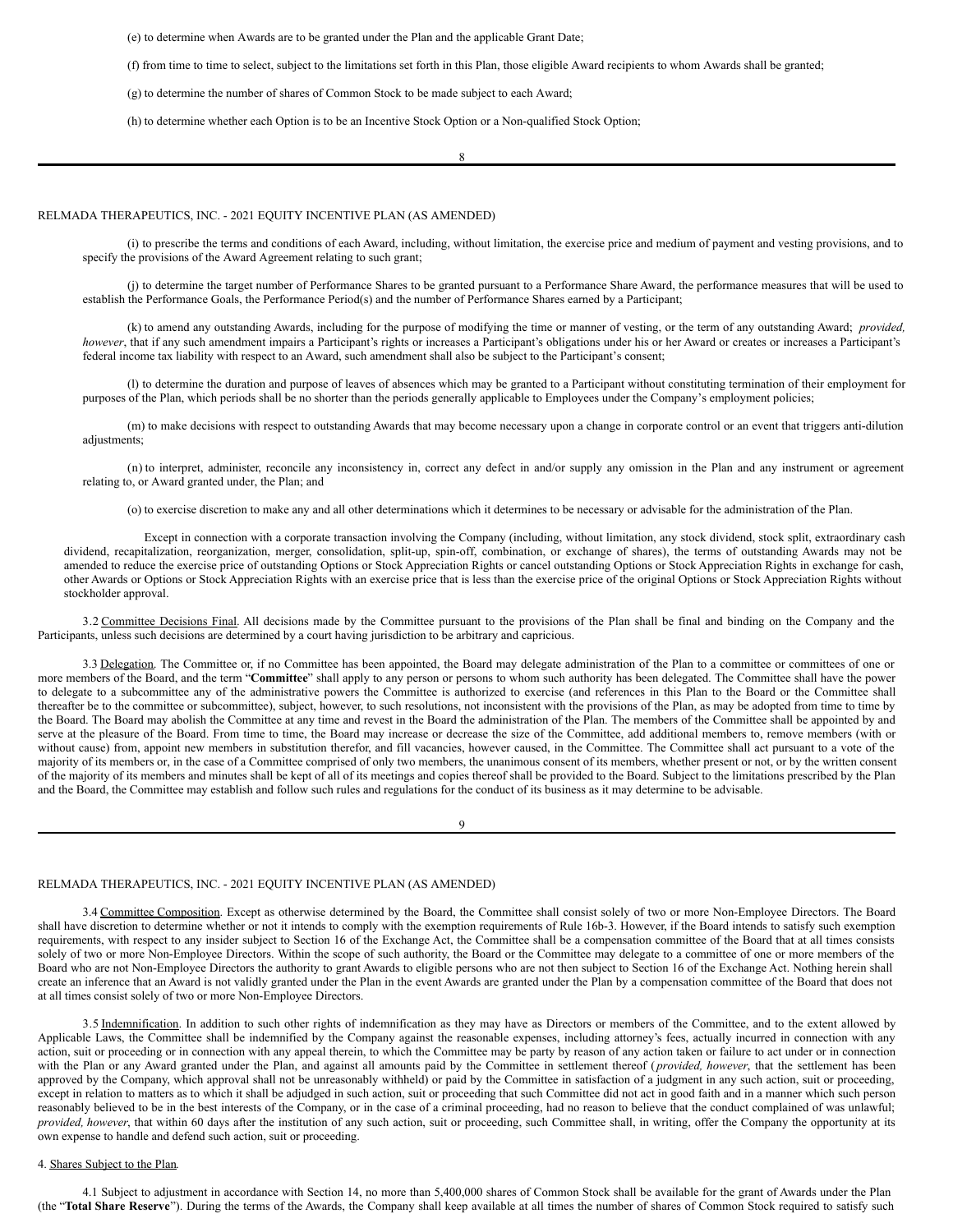<span id="page-7-0"></span>Awards.

4.2 Shares of Common Stock available for distribution under the Plan may consist, in whole or in part, of authorized and unissued shares, treasury shares or shares reacquired by the Company in any manner.

4.3 Subject to adjustment in accordance with Section 14, no more than 5,400,000 shares of Common Stock may be issued in the aggregate pursuant to the exercise of Incentive Stock Options (the **"ISO Limit"**).

# RELMADA THERAPEUTICS, INC. - 2021 EQUITY INCENTIVE PLAN (AS AMENDED)

4.4 Any shares of Common Stock subject to an Award that expires or is canceled, forfeited, or terminated without issuance of the full number of shares of Common Stock to which the Award related shall again be available for issuance of Awards or delivery under the Plan. Any shares of Common Stock subject to an Award under the Plan that are (a) tendered in payment of an Option, (b) delivered or withheld by the Company to satisfy any tax withholding obligation, or (c) covered by a stock-settled Stock Appreciation Right or other Awards that were not issued upon the settlement of the Award shall be added back to the shares of Common Stock available for issuance of Awards or delivery under the Plan and, to the extent permitted under Section 422 of the Code and the regulations promulgated thereunder, to the shares of Common Stock that may be issued as Incentive Stock Options.

4.5 Awards may, in the sole discretion of the Committee, be granted under the Plan in assumption of, or in substitution for, outstanding awards previously granted by an entity acquired by the Company or with which the Company combines ("**Substitute Awards**"). Substitute Awards shall not be counted against the Total Share Reserve; *provided, that*, Substitute Awards issued in connection with the assumption of, or in substitution for, outstanding options intended to qualify as Incentive Stock Options shall be counted against the ISO limit. Subject to applicable stock exchange requirements, available shares under a shareholder-approved plan of an entity directly or indirectly acquired by the Company or with which the Company combines (as appropriately adjusted to reflect such acquisition or transaction) may be used for Awards under the Plan and shall not count toward the Total Share Limit.

# 5. Eligibility.

5.1 Eligibility for Specific Awards. Incentive Stock Options may be granted only to Employees. Awards other than Incentive Stock Options may be granted to Employees, Consultants and Directors and those individuals whom the Committee determines are reasonably expected to become Employees, Consultants and Directors following the Grant Date.

5.2 Ten Percent Shareholders. A Ten Percent Shareholder shall not be granted an Incentive Stock Option unless the Option Exercise Price is at least 110% of the Fair Market Value of the Common Stock on the Grant Date and the Option is not exercisable after the expiration of five years from the Grant Date.

6. Options. Each Option granted under the Plan shall be evidenced by an Award Agreement. Each Option so granted shall be subject to the conditions set forth in this Section 6, and to such other conditions not inconsistent with the Plan as may be reflected in the applicable Award Agreement. All Options shall be separately designated Incentive Stock Options or Non-qualified Stock Options at the time of grant, and, if certificates are issued, a separate certificate or certificates will be issued for shares of Common Stock purchased on exercise of each type of Option. Notwithstanding the foregoing, the Company shall have no liability to any Participant or any other person if an Option designated as an Incentive Stock Option fails to qualify as such at any time or if an Option is determined to constitute "nonqualified deferred compensation" within the meaning of Section 409A of the Code and the terms of such Option do not satisfy the requirements of Section 409A of the Code. The provisions of separate Options need not be identical, but each Option shall include (through incorporation of provisions hereof by reference in the Option or otherwise) the substance of each of the following provisions:

6.1 Term. Subject to the provisions of Section 5.2 regarding Ten Percent Shareholders, no Incentive Stock Option shall be exercisable after the expiration of 10 years from the Grant Date. The term of a Non-qualified Stock Option granted under the Plan shall be determined by the Committee; *provided, however*, no Non-qualified Stock Option shall be exercisable after the expiration of 10 years from the Grant Date.

11

# RELMADA THERAPEUTICS, INC. - 2021 EQUITY INCENTIVE PLAN (AS AMENDED)

6.2 Exercise Price of an Incentive Stock Option. Subject to the provisions of Section 5.2 regarding Ten Percent Shareholders, the Option Exercise Price of each Incentive Stock Option shall be not less than 100% of the Fair Market Value of the Common Stock subject to the Option on the Grant Date. Notwithstanding the foregoing, an Incentive Stock Option may be granted with an Option Exercise Price lower than that set forth in the preceding sentence if such Option is granted pursuant to an assumption or substitution for another option in a manner satisfying the provisions of Section 424(a) of the Code.

6.3 Exercise Price of a Non-qualified Stock Option. The Option Exercise Price of each Non-qualified Stock Option shall be not less than 100% of the Fair Market Value of the Common Stock subject to the Option on the Grant Date. Notwithstanding the foregoing, a Non-qualified Stock Option may be granted with an Option Exercise Price lower than that set forth in the preceding sentence if such Option is granted pursuant to an assumption or substitution for another option in a manner satisfying the provisions of Section 409A of the Code.

6.4 Consideration. The Option Exercise Price of Common Stock acquired pursuant to an Option shall be paid, to the extent permitted by applicable statutes and regulations, either (a) in cash or by certified or bank check at the time the Option is exercised or (b) in the discretion of the Committee, upon such terms as the Committee shall approve, the Option Exercise Price may be paid: (i) by delivery to the Company of other Common Stock, duly endorsed for transfer to the Company, with a Fair Market Value on the date of delivery equal to the Option Exercise Price (or portion thereof) due for the number of shares being acquired, or by means of attestation whereby the Participant identifies for delivery specific shares of Common Stock that have an aggregate Fair Market Value on the date of attestation equal to the Option Exercise Price (or portion thereof) and receives a number of shares of Common Stock equal to the difference between the number of shares thereby purchased and the number of identified attestation shares of Common Stock; (ii) a "cashless" exercise program established with a broker; (iii) by reduction in the number of shares of Common Stock otherwise deliverable upon exercise of such Option with a Fair Market Value equal to the aggregate Option Exercise Price at the time of exercise; (iv) by any combination of the foregoing methods; or (v) in any other form of legal consideration that may be acceptable to the Committee. Unless otherwise specifically provided in the Option, the exercise price of Common Stock acquired pursuant to an Option that is paid by delivery (or attestation) to the Company of other Common Stock acquired, directly or indirectly from the Company, shall be paid only by shares of the Common Stock of the Company that have been held for more than six months (or such longer or shorter period of time required to avoid a charge to earnings for financial accounting purposes). Notwithstanding the foregoing, during any period for which the Common Stock is publicly traded (i.e., the Common Stock is listed on any established stock exchange or a national market system) an exercise by a Director or Officer that involves or may involve a direct or indirect extension of credit or arrangement of an extension of credit by the Company, directly or indirectly, in violation of Section 402(a) of the Sarbanes-Oxley Act of 2002 shall be prohibited with respect to any Award under this Plan.

6.5 Transferability of an Incentive Stock Option. An Incentive Stock Option shall not be transferable except by will or by the laws of descent and distribution and shall be exercisable during the lifetime of the Optionholder only by the Optionholder. Notwithstanding the foregoing, the Optionholder may, by delivering written notice to the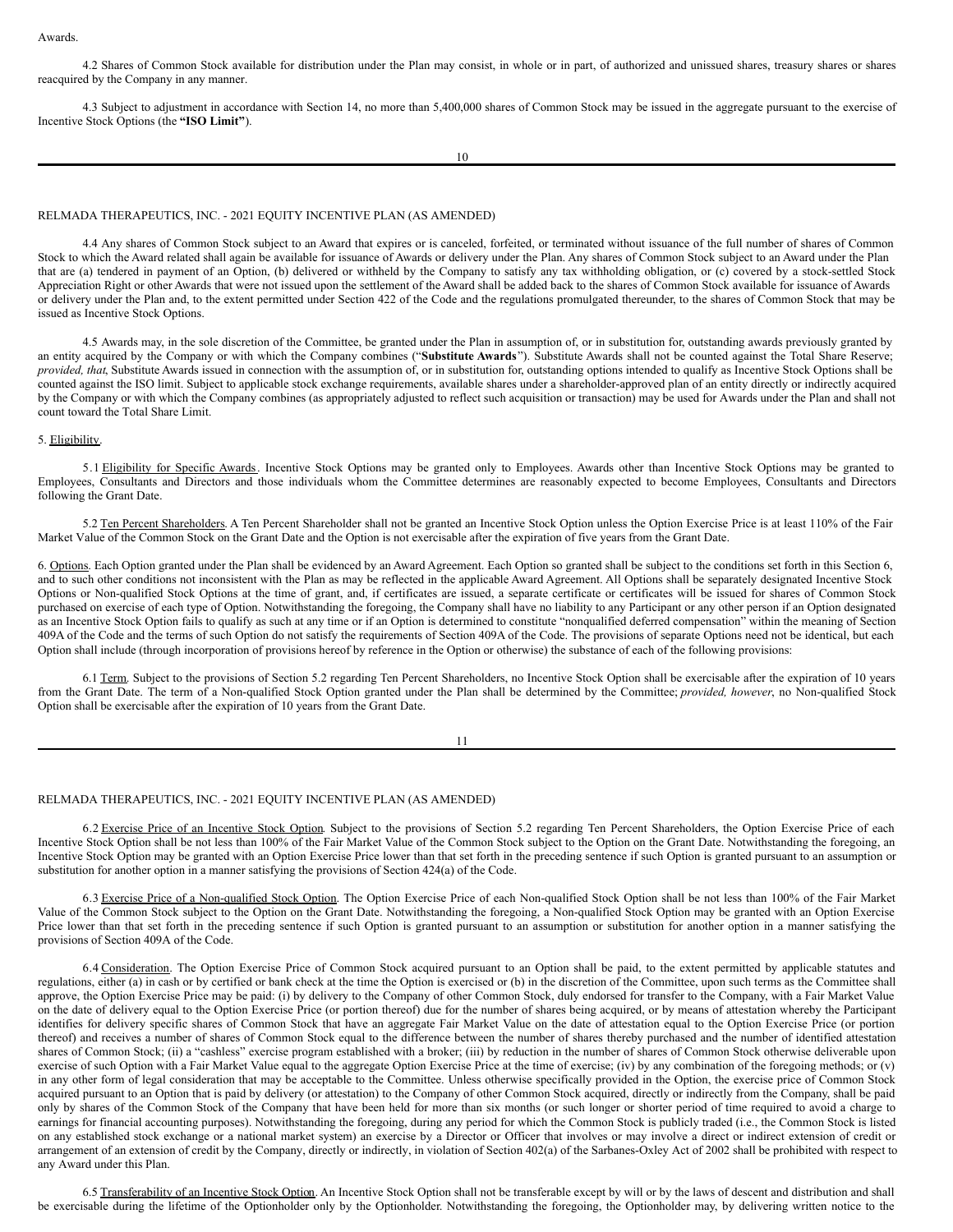Company, in a form satisfactory to the Company, designate a third party who, in the event of the death of the Optionholder, shall thereafter be entitled to exercise the Option.

6.6 Transferability of a Non-qualified Stock Option. A Non-qualified Stock Option may, in the sole discretion of the Committee, be transferable to a Permitted Transferee, upon written approval by the Committee to the extent provided in the Award Agreement. If the Non-qualified Stock Option does not provide for transferability, then the Non-qualified Stock Option shall not be transferable except by will or by the laws of descent and distribution and shall be exercisable during the lifetime of the Optionholder only by the Optionholder. Notwithstanding the foregoing, the Optionholder may, by delivering written notice to the Company, in a form satisfactory to the Company, designate a third party who, in the event of the death of the Optionholder, shall thereafter be entitled to exercise the Option.

12

# RELMADA THERAPEUTICS, INC. - 2021 EQUITY INCENTIVE PLAN (AS AMENDED)

6.7 Vesting of Options. Each Option may, but need not, vest and therefore become exercisable in periodic installments that may, but need not, be equal. The Option may be subject to such other terms and conditions on the time or times when it may be exercised (which may be based on performance or other criteria) as the Committee may deem appropriate. The vesting provisions of individual Options may vary. No Option may be exercised for a fraction of a share of Common Stock. The Committee may, but shall not be required to, provide for an acceleration of vesting and exercisability in the terms of any Award Agreement upon the occurrence of a specified event.

6.8 Termination of Continuous Service. Unless otherwise provided in an Award Agreement or in an employment agreement the terms of which have been approved by the Committee, in the event an Optionholder's Continuous Service terminates (other than upon the Optionholder's death or Disability), the Optionholder may exercise his or her Option (to the extent that the Optionholder was entitled to exercise such Option as of the date of termination) but only within such period of time ending on the earlier of (a) the date three months following the termination of the Optionholder's Continuous Service or (b) the expiration of the term of the Option as set forth in the Award Agreement; *provided that*, if the termination of Continuous Service is by the Company for Cause, all outstanding Options (whether or not vested) shall immediately terminate and cease to be exercisable. If, after termination, the Optionholder does not exercise his or her Option within the time specified in the Award Agreement, the Option shall terminate.

6.9 Extension of Termination Date. An Optionholder's Award Agreement may also provide that if the exercise of the Option following the termination of the Optionholder's Continuous Service for any reason would be prohibited at any time because the issuance of shares of Common Stock would violate the registration requirements under the Securities Act or any other state or federal securities law or the rules of any securities exchange or interdealer quotation system, then the Option shall terminate on the earlier of (a) the expiration of the term of the Option in accordance with Section 6.1 or (b) the expiration of a period after termination of the Participant's Continuous Service that is three months after the end of the period during which the exercise of the Option would be in violation of such registration or other securities law requirements.

6.10 Disability of Optionholder. Unless otherwise provided in an Award Agreement, in the event that an Optionholder's Continuous Service terminates as a result of the Optionholder's Disability, the Optionholder may exercise his or her Option (to the extent that the Optionholder was entitled to exercise such Option as of the date of termination), but only within such period of time ending on the earlier of (a) the date 12 months following such termination or (b) the expiration of the term of the Option as set forth in the Award Agreement. If, after termination, the Optionholder does not exercise his or her Option within the time specified herein or in the Award Agreement, the Option shall terminate.

6.11 Death of Optionholder. Unless otherwise provided in an Award Agreement, in the event an Optionholder's Continuous Service terminates as a result of the Optionholder's death, then the Option may be exercised (to the extent the Optionholder was entitled to exercise such Option as of the date of death) by the Optionholder's estate, by a person who acquired the right to exercise the Option by bequest or inheritance or by a person designated to exercise the Option upon the Optionholder's death, but only within the period ending on the earlier of (a) the date 12 months following the date of death or (b) the expiration of the term of such Option as set forth in the Award Agreement. If, after the Optionholder's death, the Option is not exercised within the time specified herein or in the Award Agreement, the Option shall terminate.

13

#### RELMADA THERAPEUTICS, INC. - 2021 EQUITY INCENTIVE PLAN (AS AMENDED)

6.12 Incentive Stock Option \$100,000 Limitation. To the extent that the aggregate Fair Market Value (determined at the time of grant) of Common Stock with respect to which Incentive Stock Options are exercisable for the first time by any Optionholder during any calendar year (under all plans of the Company and its Affiliates) exceeds \$100,000, the Options or portions thereof which exceed such limit (according to the order in which they were granted) shall be treated as Non-qualified Stock Options.

7. Stock Appreciation Rights. Each Stock Appreciation Right granted under the Plan shall be evidenced by an Award Agreement. Each Stock Appreciation Right so granted shall be subject to the conditions set forth in this Section 7, and to such other conditions not inconsistent with the Plan as may be reflected in the applicable Award Agreement. Stock Appreciation Rights may be granted alone ("**Free Standing Rights**") or in tandem with an Option granted under the Plan ("**Related Rights**").

7.1 Grant Requirements for Related Rights. Any Related Right that relates to a Non-qualified Stock Option may be granted at the same time the Option is granted or at any time thereafter but before the exercise or expiration of the Option. Any Related Right that relates to an Incentive Stock Option must be granted at the same time the Incentive Stock Option is granted.

7.2 Term. The term of a Stock Appreciation Right granted under the Plan shall be determined by the Committee;*provided, however*, no Stock Appreciation Right shall be exercisable later than the tenth  $(10^{th})$  anniversary of the Grant Date.

7.3 Vesting of SARs. Each Stock Appreciation Right may, but need not, vest and therefore become exercisable in periodic installments that may, but need not, be equal. The Stock Appreciation Right may be subject to such other terms and conditions on the time or times when it may be exercised as the Committee may deem appropriate. The vesting provisions of individual Stock Appreciation Rights may vary. No Stock Appreciation Right may be exercised for a fraction of a share of Common Stock. The Committee may, but shall not be required to, provide for an acceleration of vesting and exercisability in the terms of any Stock Appreciation Right upon the occurrence of a specified event.

7.4 Exercise and Payment. Upon exercise of a Stock Appreciation Right, the holder shall be entitled to receive from the Company an amount equal to the number of shares of Common Stock subject to the Stock Appreciation Right that is being exercised multiplied by the excess of (i) the Fair Market Value of a share of Common Stock on the date the Award is exercised, over (ii) the exercise price specified in the Stock Appreciation Right or related Option. Payment with respect to the exercise of a Stock Appreciation Right shall be made on the date of exercise. Payment shall be made in the form of shares of Common Stock (with or without restrictions as to substantial risk of forfeiture and transferability, as determined by the Committee in its sole discretion), cash or a combination thereof, as determined by the Committee.

7.5 Exercise Price. The exercise price of a Free Standing Right shall be determined by the Committee, but shall not be less than 100% of the Fair Market Value of one share of Common Stock on the Grant Date of such Stock Appreciation Right. A Related Right granted simultaneously with or subsequent to the grant of an Option and in conjunction therewith or in the alternative thereto shall have the same exercise price as the related Option, shall be transferable only upon the same terms and conditions as the related Option, and shall be exercisable only to the same extent as the related Option; *provided, however*, that a Stock Appreciation Right, by its terms, shall be exercisable only when the Fair Market Value per share of Common Stock subject to the Stock Appreciation Right and related Option exceeds the exercise price per share thereof and no Stock Appreciation Rights may be granted in tandem with an Option unless the Committee determines that the requirements of Section 7.1 are satisfied.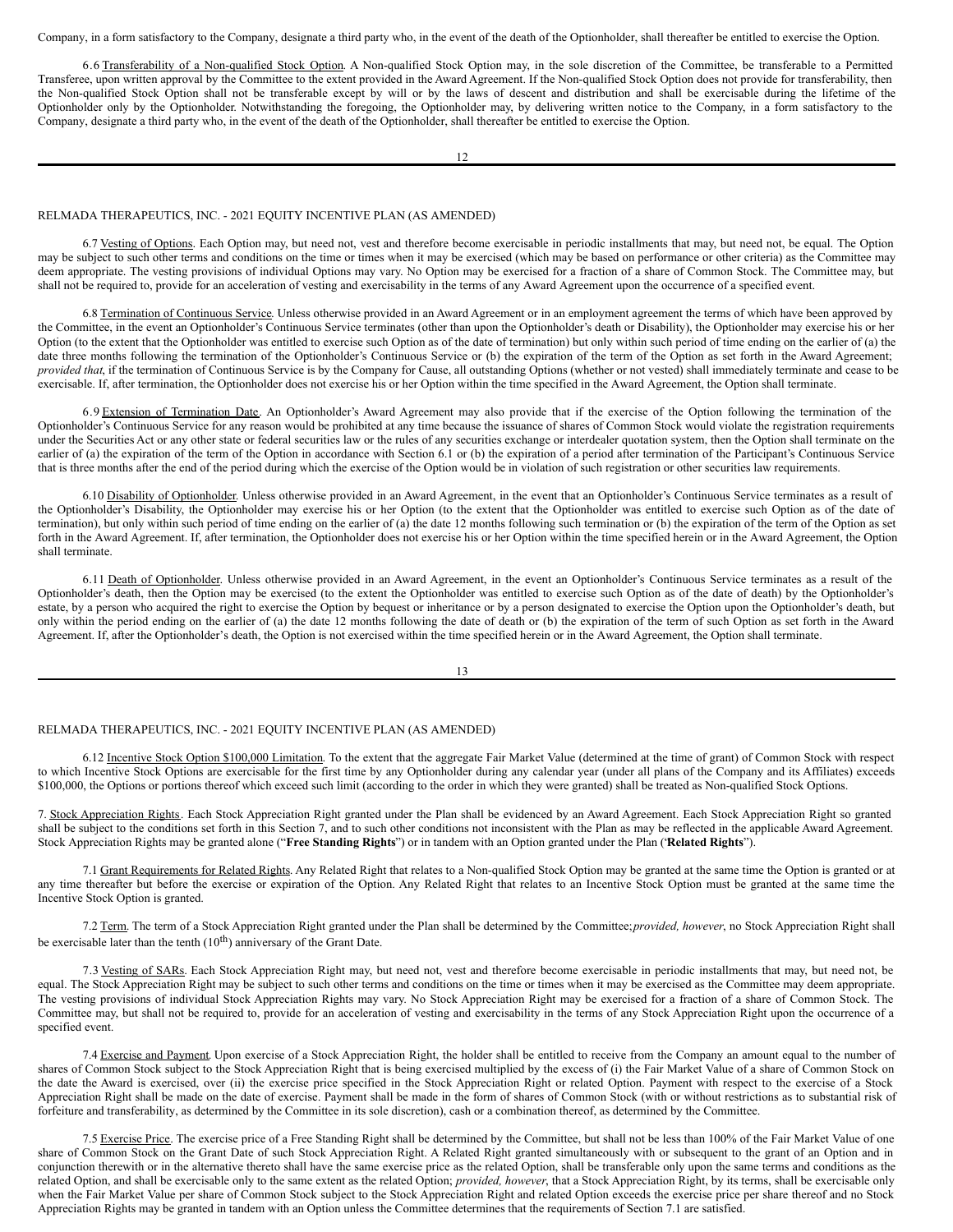# RELMADA THERAPEUTICS, INC. - 2021 EQUITY INCENTIVE PLAN (AS AMENDED)

7.6 Reduction in the Underlying Option Shares. Upon any exercise of a Related Right, the number of shares of Common Stock for which any related Option shall be exercisable shall be reduced by the number of shares for which the Stock Appreciation Right has been exercised. The number of shares of Common Stock for which a Related Right shall be exercisable shall be reduced upon any exercise of any related Option by the number of shares of Common Stock for which such Option has been exercised.

8. Restricted Awards. A Restricted Award is an Award of actual shares of Common Stock ("**Restricted Stock**") or hypothetical Common Stock units ("**Restricted Stock Units**") having a value equal to the Fair Market Value of an identical number of shares of Common Stock, which may, but need not, provide that such Restricted Award may not be sold, assigned, transferred or otherwise disposed of, pledged or hypothecated as collateral for a loan or as security for the performance of any obligation or for any other purpose for such period (the "**Restricted Period**") as the Committee shall determine. Each Restricted Award granted under the Plan shall be evidenced by an Award Agreement. Each Restricted Award so granted shall be subject to the conditions set forth in this Section 8, and to such other conditions not inconsistent with the Plan as may be reflected in the applicable Award Agreement.

## 8.1 Restricted Stock and Restricted Stock Units.

(a) Each Participant granted Restricted Stock shall execute and deliver to the Company an Award Agreement with respect to the Restricted Stock setting forth the restrictions and other terms and conditions applicable to such Restricted Stock. If the Committee determines that the Restricted Stock shall be held by the Company or in escrow rather than delivered to the Participant pending the release of the applicable restrictions, the Committee may require the Participant to additionally execute and deliver to the Company (A) an escrow agreement satisfactory to the Committee, if applicable and (B) the appropriate blank stock power with respect to the Restricted Stock covered by such agreement. If a Participant fails to execute an agreement evidencing an Award of Restricted Stock and, if applicable, an escrow agreement and stock power, the Award shall be null and void. Subject to the restrictions set forth in the Award, the Participant generally shall have the rights and privileges of a shareholder as to such Restricted Stock, including the right to vote such Restricted Stock and the right to receive dividends; *provided that*, any cash dividends and stock dividends with respect to the Restricted Stock shall be withheld by the Company for the Participant's account, and interest may be credited on the amount of the cash dividends withheld at a rate and subject to such terms as determined by the Committee. The cash dividends or stock dividends so withheld by the Committee and attributable to any particular share of Restricted Stock (and earnings thereon, if applicable) shall be distributed to the Participant in cash or, at the discretion of the Committee, in shares of Common Stock having a Fair Market Value equal to the amount of such dividends, if applicable, upon the release of restrictions on such share and, if such share is forfeited, the Participant shall have no right to such dividends.

(b) The terms and conditions of a grant of Restricted Stock Units shall be reflected in an Award Agreement. No shares of Common Stock shall be issued at the time a Restricted Stock Unit is granted, and the Company will not be required to set aside funds for the payment of any such Award. A Participant shall have no voting rights with respect to any Restricted Stock Units granted hereunder. The Committee may also grant Restricted Stock Units with a deferral feature, whereby settlement is deferred beyond the vesting date until the occurrence of a future payment date or event set forth in an Award Agreement (" **Deferred Stock Units**"). At the discretion of the Committee, each Restricted Stock Unit or Deferred Stock Unit (representing one share of Common Stock) may be credited with an amount equal to the cash and stock dividends paid by the Company in respect of one share of Common Stock ("**Dividend Equivalents**"). Dividend Equivalents shall be withheld by the Company and credited to the Participant's account, and interest may be credited on the amount of cash Dividend Equivalents credited to the Participant's account at a rate and subject to such terms as determined by the Committee. Dividend Equivalents credited to a Participant's account and attributable to any particular Restricted Stock Unit or Deferred Stock Unit (and earnings thereon, if applicable) shall be distributed in cash or, at the discretion of the Committee, in shares of Common Stock having a Fair Market Value equal to the amount of such Dividend Equivalents and earnings, if applicable, to the Participant upon settlement of such Restricted Stock Unit or Deferred Stock Unit and, if such Restricted Stock Unit or Deferred Stock Unit is forfeited, the Participant shall have no right to such Dividend Equivalents. Dividend Equivalents may, if so determined by the Committee, be deemed re-invested in additional Restricted Stock Units or Deferred Stock Units based on the Fair Market Value of a share of Common Stock on the applicable dividend payment date and rounded down to the nearest whole share.

15

# RELMADA THERAPEUTICS, INC. - 2021 EQUITY INCENTIVE PLAN (AS AMENDED)

# 8.2 Restrictions.

(a) Restricted Stock awarded to a Participant shall be subject to the following restrictions until the expiration of the Restricted Period, and to such other terms and conditions as may be set forth in the applicable Award Agreement: (A) if an escrow arrangement is used, the Participant shall not be entitled to delivery of the stock certificate; (B) the shares shall be subject to the restrictions on transferability set forth in the Award Agreement; (C) the shares shall be subject to forfeiture to the extent provided in the applicable Award Agreement; and (D) to the extent such shares are forfeited, the stock certificates shall be returned to the Company, and all rights of the Participant to such shares and as a shareholder with respect to such shares shall terminate without further obligation on the part of the Company.

(b) Restricted Stock Units and Deferred Stock Units awarded to any Participant shall be subject to (A) forfeiture until the expiration of the Restricted Period, and satisfaction of any applicable Performance Goals during such period, to the extent provided in the applicable Award Agreement, and to the extent such Restricted Stock Units or Deferred Stock Units are forfeited, all rights of the Participant to such Restricted Stock Units or Deferred Stock Units shall terminate without further obligation on the part of the Company and (B) such other terms and conditions as may be set forth in the applicable Award Agreement.

(c) The Committee shall have the authority to remove any or all of the restrictions on the Restricted Stock, Restricted Stock Units and Deferred Stock Units whenever it may determine that, by reason of changes in Applicable Laws or other changes in circumstances arising after the date the Restricted Stock or Restricted Stock Units or Deferred Stock Units are granted, such action is appropriate.

8.3 Restricted Period. With respect to Restricted Awards, the Restricted Period shall commence on the Grant Date and end at the time or times set forth on a schedule established by the Committee in the applicable Award Agreement. No Restricted Award may be granted or settled for a fraction of a share of Common Stock. The Committee may, but shall not be required to, provide for an acceleration of vesting in the terms of any Award Agreement upon the occurrence of a specified event.

16

# RELMADA THERAPEUTICS, INC. - 2021 EQUITY INCENTIVE PLAN (AS AMENDED)

8.4 Delivery of Restricted Stock and Settlement of Restricted Stock Units. Upon the expiration of the Restricted Period with respect to any shares of Restricted Stock, the restrictions set forth in Section 8.2 and the applicable Award Agreement shall be of no further force or effect with respect to such shares, except as set forth in the applicable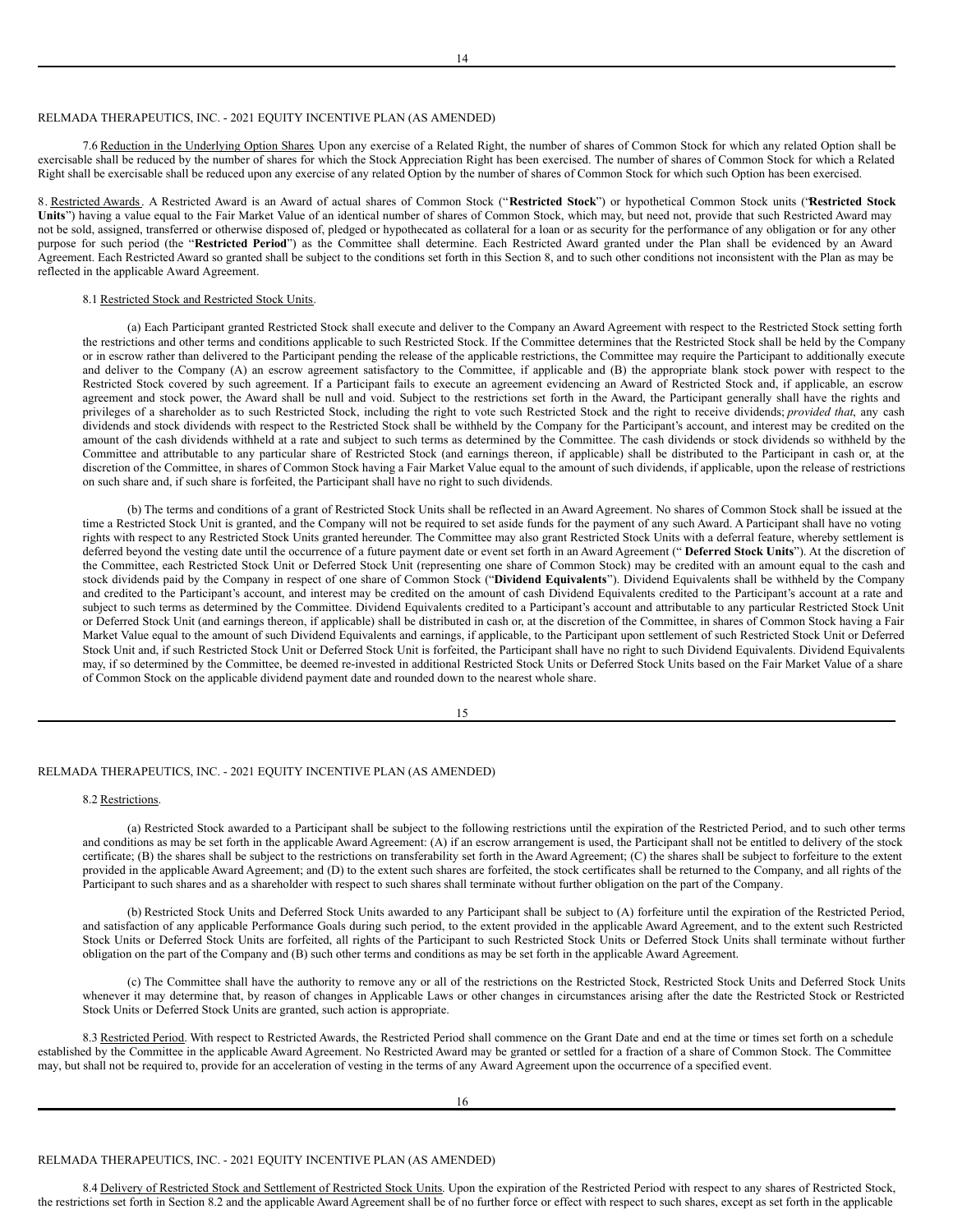Award Agreement. If an escrow arrangement is used, upon such expiration, the Company shall deliver to the Participant, or his or her beneficiary, without charge, the stock certificate evidencing the shares of Restricted Stock which have not then been forfeited and with respect to which the Restricted Period has expired (to the nearest full share) and any cash dividends or stock dividends credited to the Participant's account with respect to such Restricted Stock and the interest thereon, if any. Upon the expiration of the Restricted Period with respect to any outstanding Restricted Stock Units, or at the expiration of the deferral period with respect to any outstanding Deferred Stock Units, the Company shall deliver to the Participant, or his or her beneficiary, without charge, one share of Common Stock for each such outstanding vested Restricted Stock Unit or Deferred Stock Unit ("**Vested Unit**") and cash equal to any Dividend Equivalents credited with respect to each such Vested Unit in accordance with Section 8.1(b) hereof and the interest thereon or, at the discretion of the Committee, in shares of Common Stock having a Fair Market Value equal to such Dividend Equivalents and the interest thereon, if any; *provided, however*, that, if explicitly provided in the applicable Award Agreement, the Committee may, in its sole discretion, elect to pay cash or part cash and part Common Stock in lieu of delivering only shares of Common Stock for Vested Units. If a cash payment is made in lieu of delivering shares of Common Stock, the amount of such payment shall be equal to the Fair Market Value of the Common Stock as of the date on which the Restricted Period lapsed in the case of Restricted Stock Units, or the delivery date in the case of Deferred Stock Units, with respect to each Vested Unit.

8.5 Stock Restrictions. Each certificate representing Restricted Stock awarded under the Plan shall bear a legend in such form as the Company deems appropriate.

9. Performance Share Awards. Each Performance Share Award granted under the Plan shall be evidenced by an Award Agreement. Each Performance Share Award so granted shall be subject to the conditions set forth in this Section 9, and to such other conditions not inconsistent with the Plan as may be reflected in the applicable Award Agreement. The Committee shall have the discretion to determine: (i) the number of shares of Common Stock or stock-denominated units subject to a Performance Share Award granted to any Participant; (ii) the Performance Period applicable to any Award; (iii) the conditions that must be satisfied for a Participant to earn an Award; and (iv) the other terms, conditions and restrictions of the Award.

9.1 Earning Performance Share Awards. The number of Performance Shares earned by a Participant will depend on the extent to which the performance goals established by the Committee are attained within the applicable Performance Period, as determined by the Committee.

10. Other Equity-Based Awards and Cash Awards. The Committee may grant Other Equity-Based Awards, either alone or in tandem with other Awards, in such amounts and subject to such conditions as the Committee shall determine in its sole discretion. Each Equity-Based Award shall be evidenced by an Award Agreement and shall be subject to such conditions, not inconsistent with the Plan, as may be reflected in the applicable Award Agreement. The Committee may grant Cash Awards in such amounts and subject to such Performance Goals, other vesting conditions, and such other terms as the Committee determines in its discretion. Cash Awards shall be evidenced in such form as the Committee may determine.

11. Securities Law Compliance. Each Award Agreement shall provide that no shares of Common Stock shall be purchased or sold thereunder unless and until (a) any then applicable requirements of state or federal laws and regulatory agencies have been fully complied with to the satisfaction of the Company and its counsel and (b) if required to do so by the Company, the Participant has executed and delivered to the Company a letter of investment intent in such form and containing such provisions as the Committee may require. The Company shall use reasonable efforts to seek to obtain from each regulatory commission or agency having jurisdiction over the Plan such authority as may be required to grant Awards and to issue and sell shares of Common Stock upon exercise of the Awards; *provided, however*, that this undertaking shall not require the Company to register under the Securities Act the Plan, any Award or any Common Stock issued or issuable pursuant to any such Award. If, after reasonable efforts, the Company is unable to obtain from any such regulatory commission or agency the authority which counsel for the Company deems necessary for the lawful issuance and sale of Common Stock under the Plan, the Company shall be relieved from any liability for failure to issue and sell Common Stock upon exercise of such Awards unless and until such authority is obtained.

$$
^{17}
$$

#### RELMADA THERAPEUTICS, INC. - 2021 EQUITY INCENTIVE PLAN (AS AMENDED)

12. Use of Proceeds from Stock. Proceeds from the sale of Common Stock pursuant to Awards, or upon exercise thereof, shall constitute general funds of the Company.

#### 13. Miscellaneous.

13.1 Acceleration of Exercisability and Vesting. The Committee shall have the power to accelerate the time at which an Award may first be exercised or the time during which an Award or any part thereof will vest in accordance with the Plan, notwithstanding the provisions in the Award stating the time at which it may first be exercised or the time during which it will vest.

13.2 Shareholder Rights. Except as provided in the Plan, no Participant shall be deemed to be the holder of, or to have any of the rights of a holder with respect to, any shares of Common Stock subject to such Award unless and until such Participant has satisfied all requirements for exercise of the Award pursuant to its terms and no adjustment shall be made for, nor shall any Participant be entitled to receive, any dividends (ordinary or extraordinary, whether in cash, securities or other property) or distributions of other rights for which the record date is prior to the date the certificate representing Common Stock issuable pursuant to an Award is actually issued, except as provided in Section 14 hereof.

13.3 No Employment or Other Service Rights. Nothing in the Plan or any instrument executed or Award granted pursuant thereto shall confer upon any Participant any right to continue to serve the Company or an Affiliate in the capacity in effect at the time the Award was granted or shall affect the right of the Company or an Affiliate to terminate (a) the employment of an Employee with or without notice and with or without Cause or (b) the service of a Director pursuant to the By-laws of the Company or an Affiliate, and any applicable provisions of the corporate law of the state in which the Company or the Affiliate is incorporated, as the case may be.

13.4 Transfer; Approved Leave of Absence. For purposes of the Plan, no termination of employment by an Employee shall be deemed to result from either (a) a transfer of employment to the Company from an Affiliate or from the Company to an Affiliate, or from one Affiliate to another, or (b) an approved leave of absence for military service or sickness, or for any other purpose approved by the Company, if the Employee's right to reemployment is guaranteed either by a statute or by contract or under the policy pursuant to which the leave of absence was granted or if the Committee otherwise so provides in writing, in either case, except to the extent inconsistent with Section 409A of the Code if the applicable Award is subject thereto.

13.5 Withholding Obligations. To the extent provided by the terms of an Award Agreement and subject to the discretion of the Committee, the Participant may satisfy any federal, state or local tax withholding obligation relating to the exercise or acquisition of Common Stock under an Award by any of the following means (in addition to the Company's right to withhold from any compensation paid to the Participant by the Company) or by a combination of such means: (a) tendering a cash payment; (b) authorizing the Company to withhold shares of Common Stock from the shares of Common Stock otherwise issuable to the Participant as a result of the exercise or acquisition of Common Stock under the Award, *provided, however*, that no shares of Common Stock are withheld with a value exceeding the maximum amount of tax required to be withheld by law (or such lesser amount as may be necessary to avoid classification of the Stock Award as a liability for financial accounting purposes); or (c) delivering to the Company previously owned and unencumbered shares of Common Stock of the Company.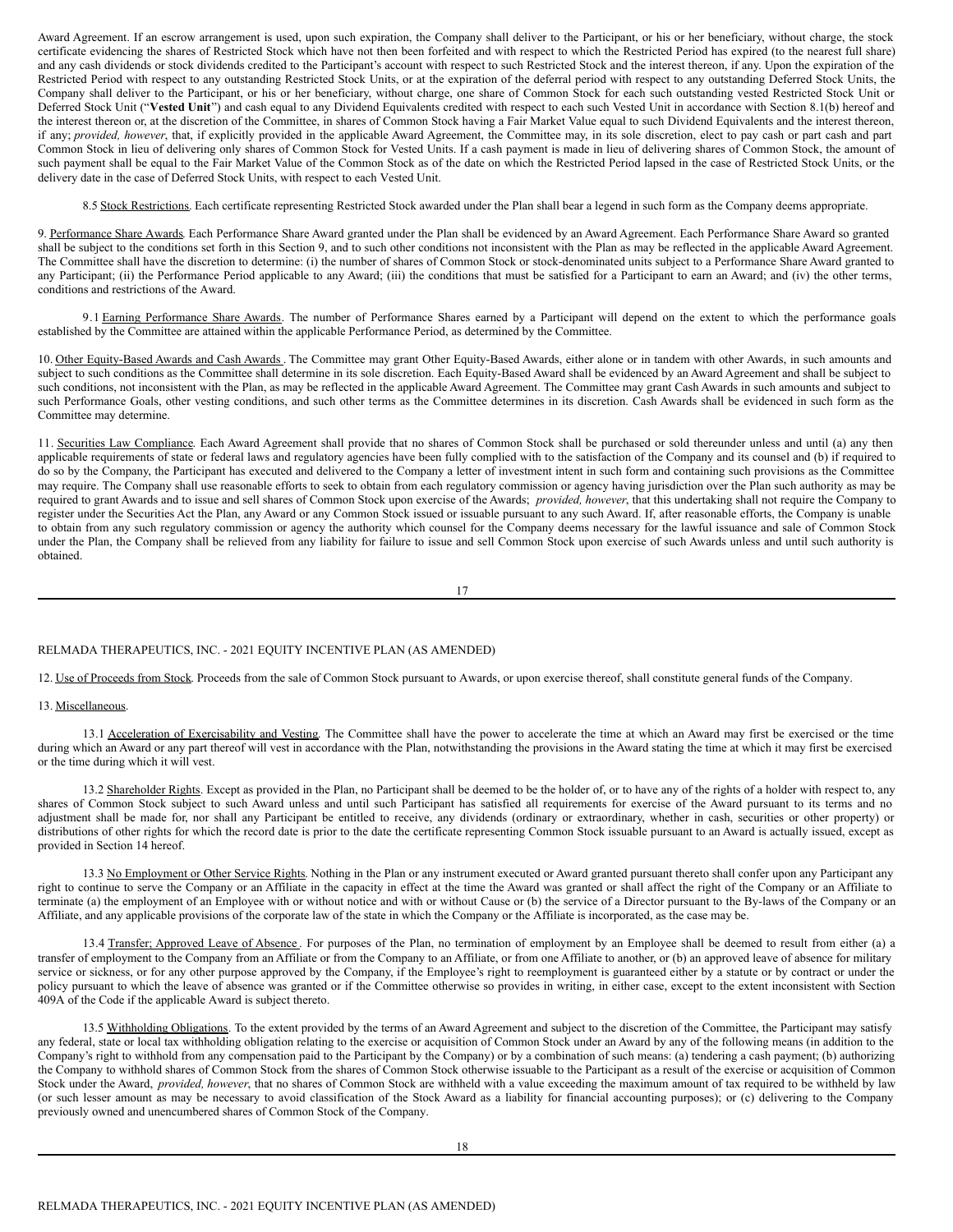14. Adjustments upon Changes in Stock. In the event of changes in the outstanding Common Stock or in the capital structure of the Company by reason of any stock or extraordinary cash dividend, stock split, reverse stock split, an extraordinary corporate transaction such as any recapitalization, reorganization, merger, consolidation, combination, exchange, or other relevant change in capitalization occurring after the Grant Date of any Award, Awards granted under the Plan and any Award Agreements, the exercise price of Options and Stock Appreciation Rights, the Performance Goals to which Performance Share Awards and Cash Awards are subject, the maximum number of shares of Common Stock subject to all Awards stated in Section 4 will be equitably adjusted or substituted, as to the number, price or kind of a share of Common Stock or other consideration subject to such Awards to the extent necessary to preserve the economic intent of such Award. In the case of adjustments made pursuant to this Section 14, unless the Committee specifically determines that such adjustment is in the best interests of the Company or its Affiliates, the Committee shall, in the case of Incentive Stock Options, ensure that any adjustments under this Section 14 will not constitute a modification, extension or renewal of the Incentive Stock Options within the meaning of Section 424(h) (3) of the Code and in the case of Non-qualified Stock Options, ensure that any adjustments under this Section 14 will not constitute a modification of such Non-qualified Stock Options within the meaning of Section 409A of the Code. Any adjustments made under this Section 14 shall be made in a manner which does not adversely affect the exemption provided pursuant to Rule 16b-3 under the Exchange Act. The Company shall give each Participant notice of an adjustment hereunder and, upon notice, such adjustment shall be conclusive and binding for all purposes.

#### 15. Effect of Change in Control.

15.1 Unless otherwise provided in an Award Agreement, notwithstanding any provision of the Plan to the contrary:

(a) In the event of a Change in Control, all outstanding Options and Stock Appreciation Rights shall become immediately exercisable with respect to 100% of the shares subject to such Options or Stock Appreciation Rights, and/or the Restricted Period shall expire immediately with respect to 100% of the outstanding shares of Restricted Stock or Restricted Stock Units.

(b) With respect to Performance Share Awards and Cash Awards, in the event of a Change in Control, all Performance Goals or other vesting criteria will be deemed achieved at 100% of target levels and all other terms and conditions will be deemed met.

15.2 In addition, in the event of a Change in Control, the Committee may in its discretion and upon at least 10 days' advance notice to the affected persons, cancel any outstanding Awards and pay to the holders thereof, in cash or stock, or any combination thereof, the value of such Awards based upon the price per share of Common Stock received or to be received by other shareholders of the Company in the event. In the case of any Option or Stock Appreciation Right with an exercise price (or SAR Exercise Price in the case of a Stock Appreciation Right) that equals or exceeds the price paid for a share of Common Stock in connection with the Change in Control, the Committee may cancel the Option or Stock Appreciation Right without the payment of consideration therefor.

19

### RELMADA THERAPEUTICS, INC. - 2021 EQUITY INCENTIVE PLAN (AS AMENDED)

15.3 The obligations of the Company under the Plan shall be binding upon any successor corporation or organization resulting from the merger, consolidation or other reorganization of the Company, or upon any successor corporation or organization succeeding to all or substantially all of the assets and business of the Company and its Affiliates, taken as a whole.

### 16. Amendment of the Plan and Awards.

16.1 Amendment of Plan. The Board at any time, and from time to time, may amend or terminate the Plan. However, except as provided in Section 14 relating to adjustments upon changes in Common Stock and Section 16.3, no amendment shall be effective unless approved by the shareholders of the Company to the extent shareholder approval is necessary to satisfy any Applicable Laws. At the time of such amendment, the Board shall determine, upon advice from counsel, whether such amendment will be contingent on shareholder approval.

16.2 Shareholder Approval. The Board may, in its sole discretion, submit any other amendment to the Plan for shareholder approval.

16.3 Contemplated Amendments. It is expressly contemplated that the Board may amend the Plan in any respect the Board deems necessary or advisable to provide eligible Employees, Consultants and Directors with the maximum benefits provided or to be provided under the provisions of the Code and the regulations promulgated thereunder relating to Incentive Stock Options or to the nonqualified deferred compensation provisions of Section 409A of the Code and/or to bring the Plan and/or Awards granted under it into compliance therewith.

16.4 No Impairment of Rights. Rights under any Award granted before amendment of the Plan shall not be impaired by any amendment of the Plan unless (a) the Company requests the consent of the Participant and (b) the Participant consents in writing.

16.5 Amendment of Awards. The Committee at any time, and from time to time, may amend the terms of any one or more Awards;*provided, however*, that the Committee may not affect any amendment which would otherwise constitute an impairment of the rights under any Award unless (a) the Company requests the consent of the Participant and (b) the Participant consents in writing.

# 17. General Provisions.

17.1 Forfeiture Events. The Committee may specify in an Award Agreement that the Participant's rights, payments and benefits with respect to an Award shall be subject to reduction, cancellation, forfeiture or recoupment upon the occurrence of certain events, in addition to applicable vesting conditions of an Award. Such events may include, without limitation, breach of non-competition, non-solicitation, confidentiality, or other restrictive covenants that are contained in the Award Agreement or otherwise applicable to the Participant, a termination of the Participant's Continuous Service for Cause, or other conduct by the Participant that is detrimental to the business or reputation of the Company and/or its Affiliates.

17.2 Clawback. Notwithstanding any other provisions in this Plan, the Company may cancel any Award, require reimbursement of any Award by a Participant, and effect any other right of recoupment of equity or other compensation provided under the Plan in accordance with any Company policies that may be adopted and/or modified from time to time (**"Clawback Policy"**). In addition, a Participant may be required to repay to the Company previously paid compensation, whether provided pursuant to the Plan or an Award Agreement, in accordance with the Clawback Policy. By accepting an Award, the Participant is agreeing to be bound by the Clawback Policy, as in effect or as may be adopted and/or modified from time to time by the Company in its discretion (including, without limitation, to comply with applicable law or stock exchange listing requirements).